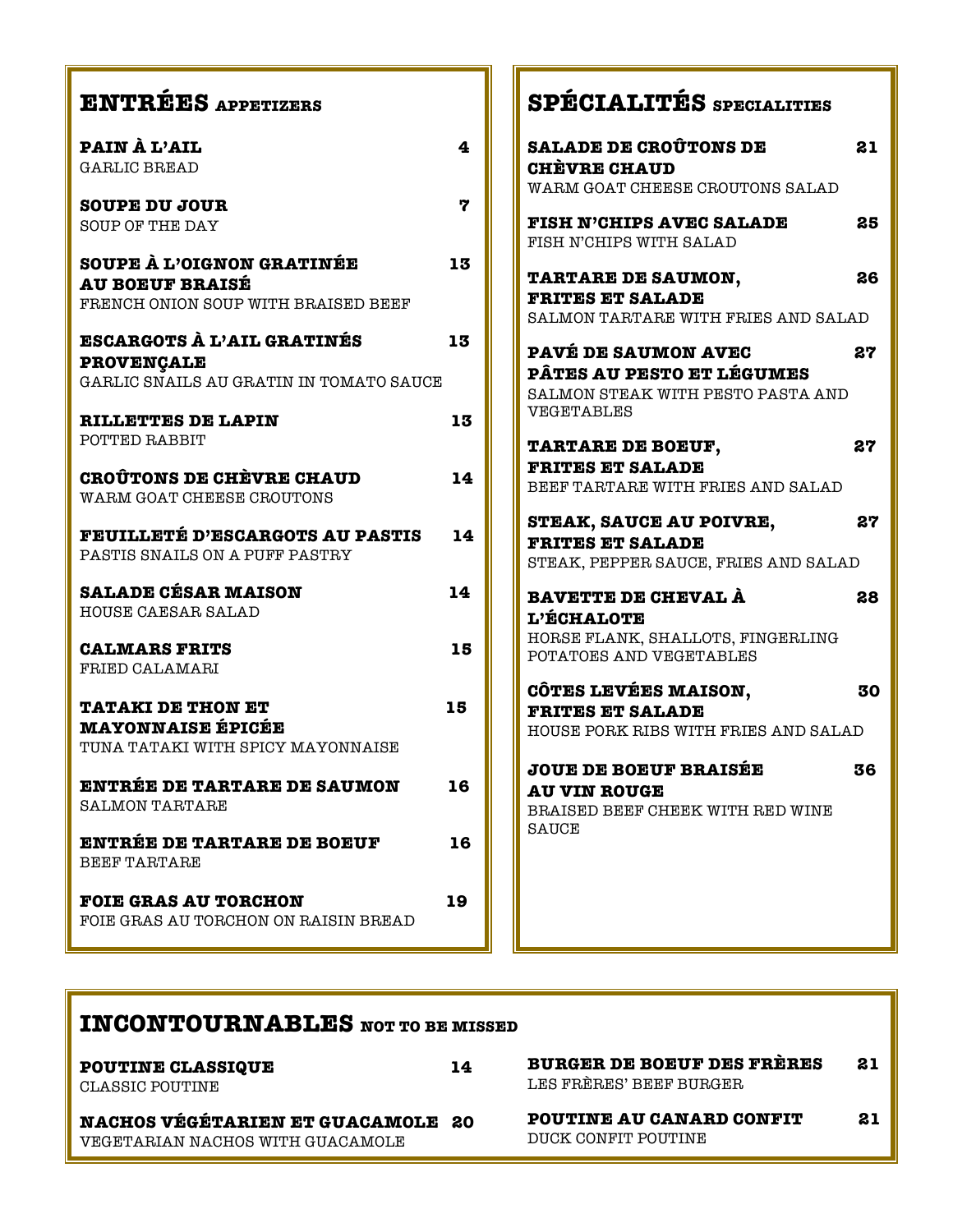### **NOS PIZZAS OUR PIZZAS**

**MARGUERITE: SAUCE TOMATE, FROMAGE 19 ET OREGANO**  MARGARITA: TOMATO SAUCE, CHEESE AND OREGANO

#### **NAPOLITAINE: SAUCE TOMATE, ANCHOIS, 20 FROMAGE ET OLIVES**

NEAPOLITAN: TOMATO SAUCE, CHEESE, ANCHOVIES AND OLIVES

#### **PEPPERONI: SAUCE TOMATE, FROMAGE 21 ET PEPPERONI**

PEPPERONI: TOMATO SAUCE, CHEESE AND PEPPERONI

#### **VÉGÉTARIENNE: SAUCE TOMATE, 21 FROMAGE ET LÉGUMES VARIÉS**  VEGETARIAN: TOMATO SAUCE, CHEESE AND MIXED VEGETABLES

**REINE: SAUCE TOMATE, FROMAGE, 22 JAMBON ET CHAMPIGNONS** 

QUEEN: TOMATO SAUCE, CHEESE, HAM AND MUSHROOMS

#### **GARNIE: SAUCE TOMATE, FROMAGE, 23 PEPPERONI, CHAMPIGNONS ET POIVRONS** ALL-DRESSED: TOMATO SAUCE, CHEESE, PEPPERONI, MUSHROOMS AND PEPPERS

#### **ITALIENNE: SAUCE TOMATE, FROMAGE, 23 SAUCISSES ITALIENNES ET OLIVES**

ITALIAN: TOMATO SAUCE, CHEESE, ITALIAN SAUSAGES AND OLIVES

#### **3 FROMAGES QUÉBÉCOIS: SAUCE TOMATE, 25 3 FROMAGES QUÉBÉCOIS ET OIGNONS CARAMÉLISÉS**

QUEBEC THREE-CHEESE: TOMATO SAUCE, 3 QUEBEC CHEESES AND CARAMELIZED ONIONS

#### **ASIA: SAUCE TOMATE, FROMAGE, CANARD 26 CONFIT ET GINGEMBRE**

ASIA: TOMATO SAUCE, CHEESE, DUCK CONFIT AND GINGER

#### **CALZONE: FROMAGE GRUYÈRE, CRÈME, 26 PIGNONS, JAMBON ET PERSILLADE**

CALZONE: GRUYERE CHEESE, CREAM, PINE NUTS, HAM AND PARSLEY

#### **HOMARD: SAUCE TOMATE, FROMAGE, 28 HOMARD ET SAUCE BISQUE**

LOBSTER: TOMATO SAUCE, CHEESE, LOBSTER AND BISQUE SAUCE

# **NOS PÂTES OUR PASTA**

| SPAGHETTI BOLOGNAISE<br>SPAGHETTI BOLOGNESE                                                                   | 20 |
|---------------------------------------------------------------------------------------------------------------|----|
| <b>FETTUCINE AUX</b><br><b>LÉGUMES GRILLÉS</b><br>GRILLED VEGETABLE FETTUCCINE                                | 20 |
| <b>SPAGHETTI CARBONARA</b><br>SPAGHETTI CARBONARA                                                             | 22 |
| <b>FETTUCINE AU CANARD</b><br><b>CONFIT ET CHAMPIGNONS</b><br>DUCK CONFIT FETTUCCINE WITH<br><b>MUSHROOMS</b> | 26 |
| <b>PÂTES FARÇIES AUX</b><br><b>CREVETTES D'ARGENTINE</b><br><b>POCHÉES ET SAUCE</b>                           | 28 |
| CRÉMEUSE AU VIN BLANC<br>STUFFED PASTA, POACHED<br>ABGENTINIAN SHRIMPS AND CREAMY<br>WHITE WINE BISQUE SAUCE  |    |
| GRATINEZ-VOS PÂTES POUR 5\$                                                                                   |    |

### **NOS EXTRAS OUR EXTRAS**

| <b>CHAMPIGNONS SAUTES</b><br>SAUTEED MUSHROOMS |   |
|------------------------------------------------|---|
| <b>LÉGUMES VARIÉS</b><br>MIXED VEGETABLES      |   |
| <b>CANARD CONFIT</b><br>DUCK CONFIT            | 8 |
| POITRINE DE POULET<br>CHICKEN BREAST           |   |

#### **REMPLASSEZ VOTRE ACCOMPAGNEMENT:**

FRITES EN PATATES DOUCES 5\$ FRITES EN POUTINE 6\$ SALADE VERTE EN CÉSAR 6\$ FRITES EN LÉGUMES 6\$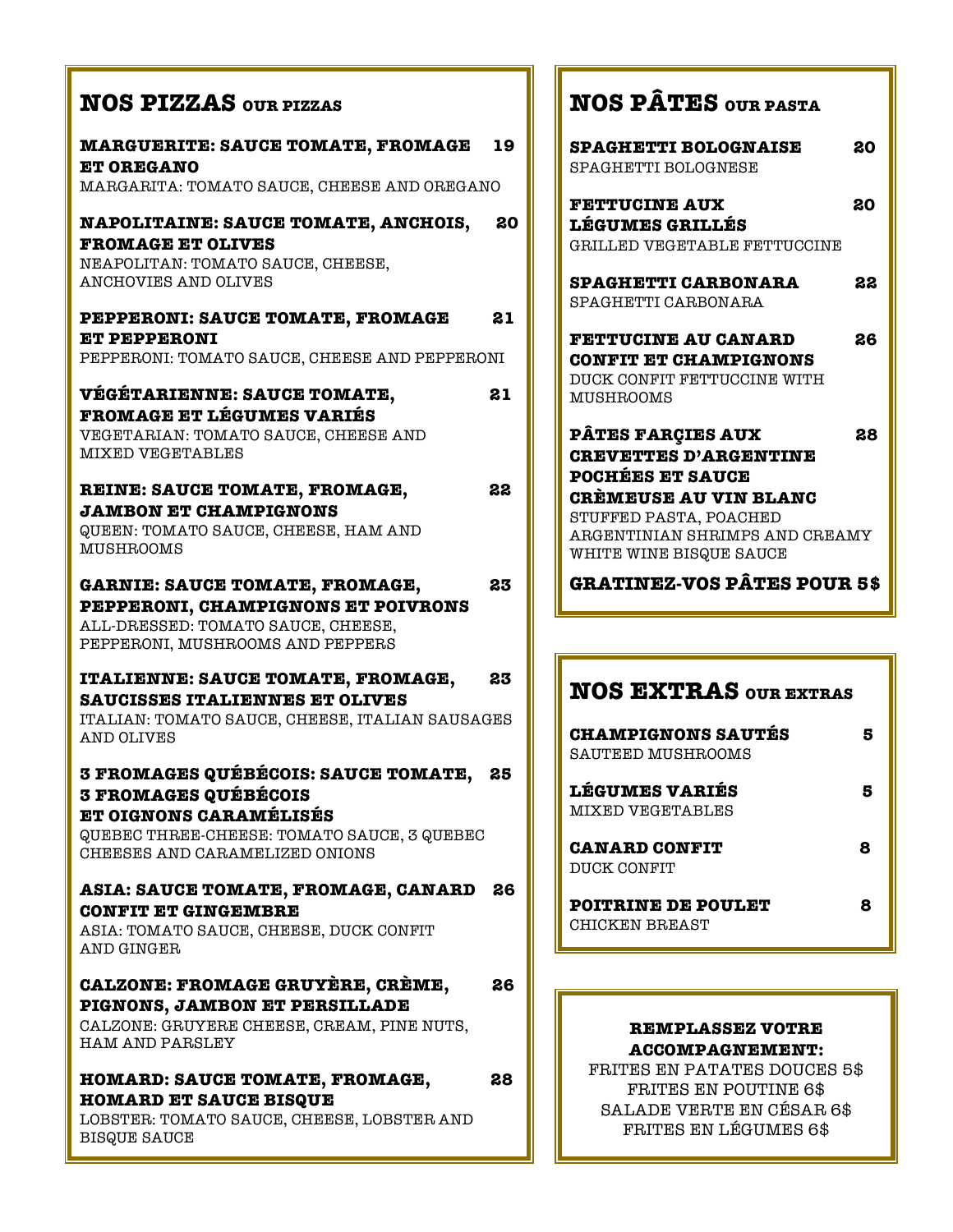| <b>MENU ENFANT</b> KIDS MENU                                                     |       | <b>NOS BREUVAGES BEVERAGES</b>                                                                           |
|----------------------------------------------------------------------------------|-------|----------------------------------------------------------------------------------------------------------|
| <b>CHEESEBURGER AVEC FRITES</b><br>CHEESEBURGER WITH FRIES                       | 13    | <b>FROID</b> COLD                                                                                        |
| <b>SPAGHETTI BOLOGNAISE</b><br>SPAGHETTI BOLOGNESE                               | 13    | <b>JUS</b><br>ORANGE, POMME OU CANNEBERGE<br>JUICE (ORANGE, APPLE OR CRANBERRY)                          |
| <b>PIZZA MARGUERITE</b><br>MARGARITA PIZZA                                       | 13    | <b>SHIRLEY TEMPLE</b><br><b>SHIRLEY TEMPLE</b>                                                           |
| <b>PIZZA PEPPERONI</b><br>PEPPERONI PIZZA                                        | 13    | EN FONTAINE: PEPSI, SODA,<br>TONIC, LIMONADE OU THÉ GLACÉ                                                |
| <b>FISH N'CHIPS</b><br>FISH N'CHIPS                                              | 14    | DRAFT: PEPSI, SODA, TONIC, LIMONADE<br>OR ICE TEA                                                        |
|                                                                                  |       | <b>CANNETTES: 7UP, PEPSI,</b><br>PEPSI DIÈTE ET GINGER ALE<br>CANS: 7UP, PEPSI, DIET PEPSI OR GINGER ALE |
| <b>SANS GLUTENGLUTEN FREE</b>                                                    |       | <b>EAU GAZÉIFIÉ</b><br>(PETITE ET GRANDE)                                                                |
| <b>PIZZA AU CHOIX</b><br>YOUR CHOICE OF PIZZA                                    | 18-27 | SPARKLING WATER (SMALL OR BIG)<br><b>CHAUD</b> HOT                                                       |
| <b>PENNE AUX LÉGUMES</b><br><b>GRILLÉS</b><br>GLUTEN FREE PASTA WITH GRILLED     | 80    | <b>CAFÉ FILTRE, THÉ OU TISANE</b><br>FILTER COFFEE, TEA OR HERBAL TEA                                    |
| VEGETABLES<br><b>PAVÉ DE SAUMON, FRITES</b>                                      | 25    | <b>ESPRESSO OU DÉCAFÉINÉ</b><br>ESPRESSO AND DECAF COFFEE                                                |
| <b>ET LÉGUMES</b><br>SALMON STEAK, FRIES AND VEGETABLES                          |       | <b>CHOCOLAT CHAUD</b><br>HOT CHOCOLATE                                                                   |
| <b>TARTARE DE SAUMON</b><br><b>SALMON TARTARE</b>                                | 26    | LATTÉ, CAPPUCCINO OU<br><b>BOL DE CAFÉ AU LAIT</b>                                                       |
| <b>STEAK AVEC FRITES</b><br><b>ET SALADE</b><br>STEAK (60Z) WITH FRIES AND SALAD | 27    | LATTE, CAPPUCCINO OR LATTE BOWL                                                                          |

| <b>NOS DESSERTS OUR DESSERTS</b>                                            | CRÈME BRÛLÉE VANILLE<br>VANILLA CRÈME BRÛLÉE |  |
|-----------------------------------------------------------------------------|----------------------------------------------|--|
| TARTE AU SUCRE ET CRÈME GLACÉ<br>10<br>SUGAR PIE WITH VANILLA ICE CREAM     | <b>GÂTEAU AU CHOCOLAT</b><br>CHOCOLATE CAKE  |  |
| PUDDING CHÔMEUR ET CRÈME GLACÉ<br>POOR MAN'S PUDDING WITH VANILLA ICE CREAM | <b>GÂTEAU AU FROMAGE</b><br>CHEESECAKE       |  |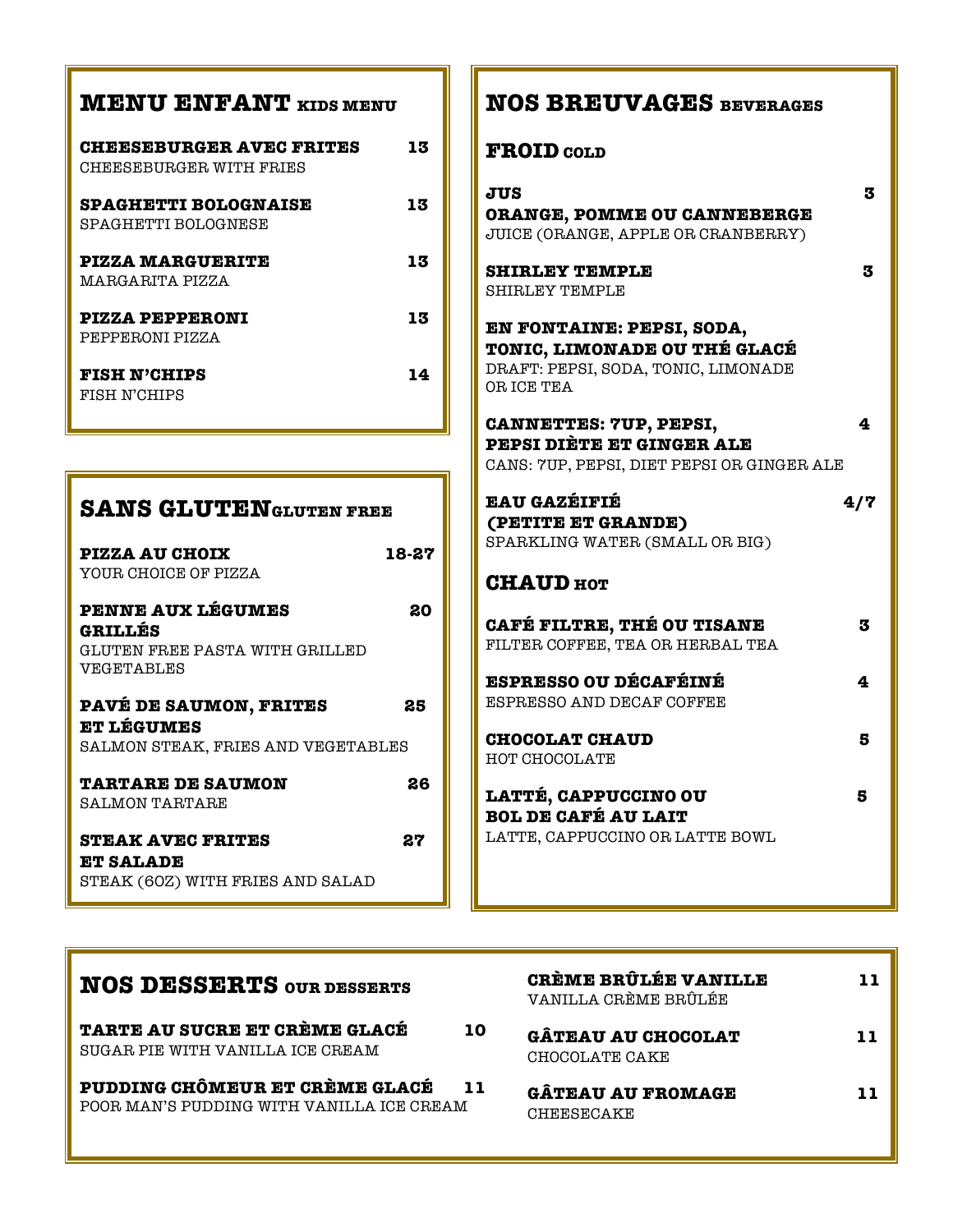# **CAFÉS ALCOOLISÉS**

| LE BARBU: SAMBUCA NOIRE ET                                         | 9  |
|--------------------------------------------------------------------|----|
| <b>ESPRESSO</b>                                                    |    |
| THE "BARBU": BLACK SAMBUCA                                         |    |
| AND ESPRESSO                                                       |    |
|                                                                    |    |
| LE MORT BLEU: RHUM ÉPICÉ AU                                        | 11 |
| <b>CHOCOLAT, ESPRESSO ET CRÈME</b>                                 |    |
| <b>FOUETTÉE</b>                                                    |    |
| THE "MORT BLEU": CHOCOLAT                                          |    |
| SPICED RUM, ESPRESSO AND                                           |    |
| WHIPPED CREAM                                                      |    |
| LE SORTILÈGE: WHISKY CANADIEN                                      | 11 |
| À L'ÉRABLE, ESPRESSO ET CRÈME                                      |    |
| <b>FOUETTÉE</b>                                                    |    |
| THE "SORTILEGE": CANADIAN                                          |    |
| MAPLE WHISKY, ESPRESSO AND                                         |    |
| WHIPPED CREAM                                                      |    |
|                                                                    |    |
| LE ST-CRÈME: CRÈME À L'ÉRABLE,                                     | 12 |
| <b>ESPRESSO ET CRÈME FOUETTÉE</b>                                  |    |
| THE "ST-CREME": QUEBEC MAPLE CREAM,                                |    |
| ESPRESSO AND WHIPPED CREAM                                         |    |
| <b>CAFÉ BAILEYS: CRÈME</b>                                         | 12 |
|                                                                    |    |
| IRLANDAISE, ESPRESSO ET CRÈME<br><b>FOUETTÉE</b>                   |    |
| BAILEYS COFFEE: IRISH CREAM, ESPRESSO AND                          |    |
| WHIPPED CREAM                                                      |    |
|                                                                    |    |
| CAFÉ BRÉSILIEN: COGNAC,                                            | 12 |
| TIA MARIA, GRAND MARNIER,                                          |    |
| <b>ESPRESSO ET CRÈME FOUETTÉE</b>                                  |    |
| BRAZILIAN COFFEE: COGNAC.                                          |    |
| TIA MARIA, GRAND MARNIER, ESPRESSO AND                             |    |
| WHIPPED CREAM                                                      |    |
|                                                                    |    |
| <b>CAFÉ ESPAGNOL: COGNAC</b>                                       | 12 |
| <b>TIA MARIA, ESPRESSO ET CRÈME</b>                                |    |
| <b>FOUETTÉE</b>                                                    |    |
| BRAZILIAN COFFEE: COGNAC,<br>TIA MARIA, ESPRESSO AND WHIPPED CREAM |    |
|                                                                    |    |
| CAFÉ IRLANDAIS: WHISKY,                                            | 12 |
| CRÈME IRLANDAIS, ESPRESSO ET                                       |    |
| <b>CRÈME FOUETTÉE</b>                                              |    |
| IRISH COFFEE: WHISKY, IRISH CREAM,                                 |    |
| ESPRESSO AND WHIPPED CREAM                                         |    |

| <b>BIERES EN FÜT</b> draft beer |
|---------------------------------|
| 5/9                             |
| 5/9                             |
| 5/9                             |
| 5/9                             |
| 5/9<br>6/10                     |
| 6/10                            |
|                                 |
| 9                               |
| 9                               |
|                                 |

# **NOS SHOOTERS OUR SHOTS**

| <b>TÉQUILA</b>       | 5 |
|----------------------|---|
| <b>JAMESON</b>       | 5 |
| <b>BUTTER SCOTCH</b> | 5 |
| <b>FIRE BALL</b>     | 5 |
| <b>VODKA</b>         | 6 |
| <b>RAINBOW SHOT</b>  | 6 |
| <b>SAMBUCA</b>       | 6 |
| GIN                  | 8 |
| <b>RHUM</b>          | 8 |
| <b>HOT SHOT</b>      | 8 |
|                      |   |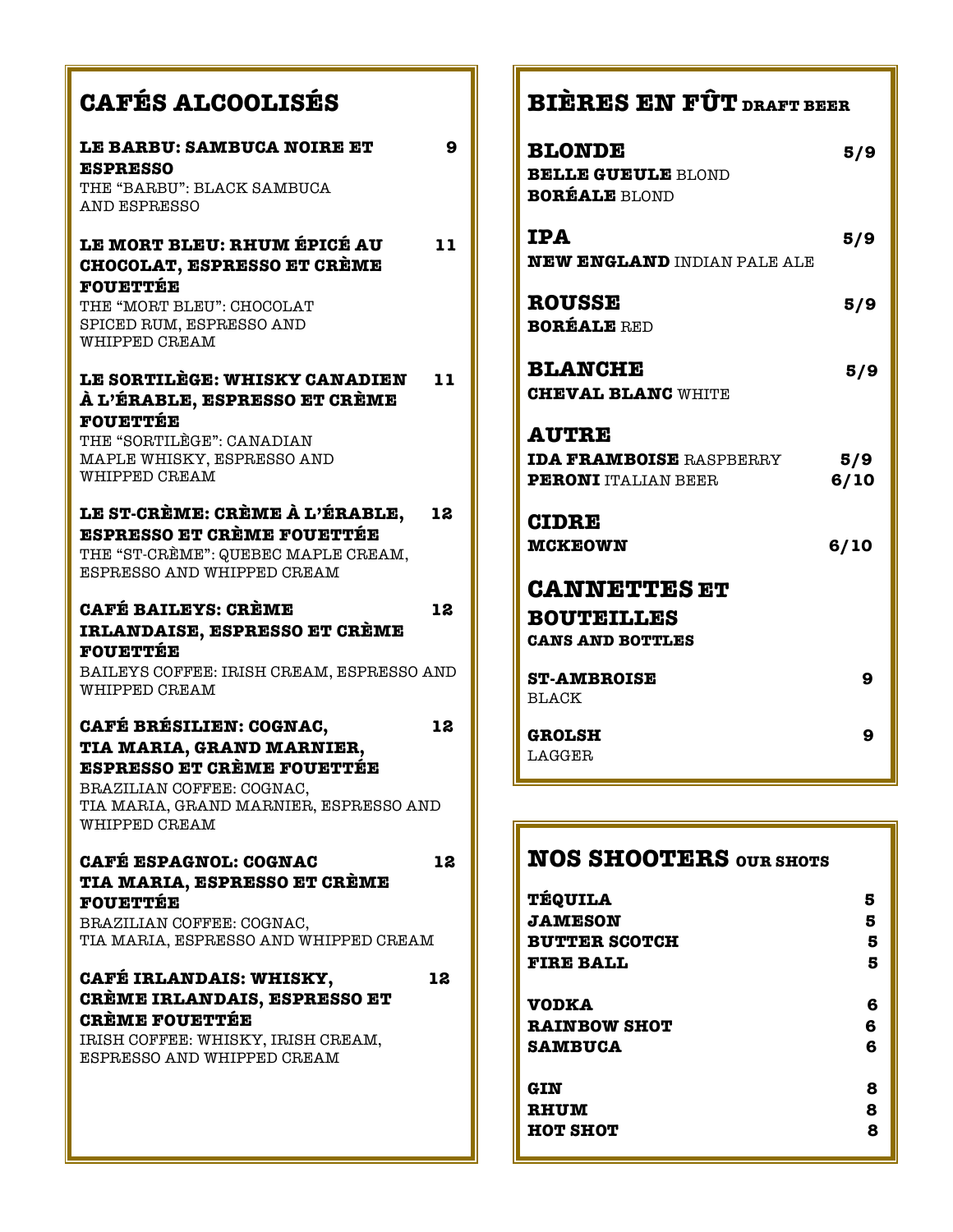## **VIN AU VERRE ET ½ LITRE**

| <b>ROUGE</b><br><b>RED WINE BY THE GLASS AND 1/2 LITER</b> |       | <b>BLANC</b><br>WHITE WINE BY THE GLASS AND $\%$ LITER |       |
|------------------------------------------------------------|-------|--------------------------------------------------------|-------|
| <b>VIN MAISON</b> HOUSE RED                                | 9/25  | <b>VIN MAISON HOUSE WHITE</b>                          | 9/25  |
| <b>MEZZACORONA</b> PINOT NOIR                              | 11/32 | <b>JALEO VIURA YECLA</b>                               | 10/28 |
| <b>ORANGERAIE</b> CABERNET SAUVIGNON                       | 11/32 | <b>ORPAILLEUR DU QUÉBEC</b>                            | 11/32 |
| <b>ORPAILLEUR DU QUÉBEC</b>                                | 11/32 | <b>ORVIETO CLASSICO ORVIETTO</b>                       | 11/32 |
| <b>ST-ANTOINE BORDEAUX</b>                                 | 11/32 | PRINCE PHILIPPE ALIGOTÉ                                | 11/32 |
| <b>SASYR SANGIOVESE</b>                                    | 11/32 | <b>MEZZACORONA PINOT GRIGIO</b>                        | 11/32 |
| <b>SLOW PRESS CABERNET SAUVIGNON</b>                       | 13/42 | <b>LÉON BEYER RIESLING</b>                             | 12/34 |
| <b>ROSÉ</b><br>ROSÉ WINE BY THE GLASS AND 1/2 LITER        |       | <b>MOUSSEUX</b><br><b>SPARKLING WINE BY THE GLASS</b>  |       |
| <b>ORPAILLEUR DU QUÉBEC</b>                                | 10/32 | <b>PROSECO FIOL</b>                                    | 10    |
| <b>DOMAINE DU VEIL AVEN TAVEL</b>                          | 12/34 | <b>FAITE S'EN UN MIMOSA POUR 8\$</b>                   |       |

## **NOS BOUTEILLES D'ICI OUR CANADIAN AND QUEBEC WINES**

| <b>ROUGE RED WINE</b>                                               |    | <b>BLANC WHITE WINE</b>                           |    |
|---------------------------------------------------------------------|----|---------------------------------------------------|----|
| <b>INNISKILLIN</b> PINOT NOIR<br><b>NIAGARA ESTATE 2020</b>         | 48 | ORPAILLEUR DU QUÉBEC<br><b>QUEBEC 2020</b>        | 50 |
| <b>ORPAILLEUR DU QUÉBEC</b><br><b>QUEBEC 2020</b>                   | 50 | <b>ROSÉ ROSÉ</b>                                  |    |
| <b>SANDBANKS CABERNET FRANC</b><br><b>ONTARIO</b>                   | 52 | <b>ORPAILLEUR DU QUÉBEC</b><br><b>QUEBEC 2020</b> | 50 |
| <b>INNISKILLIN</b> CABERNET ET MERLOT<br><b>NIAGARA ESTATE 2019</b> | 58 |                                                   |    |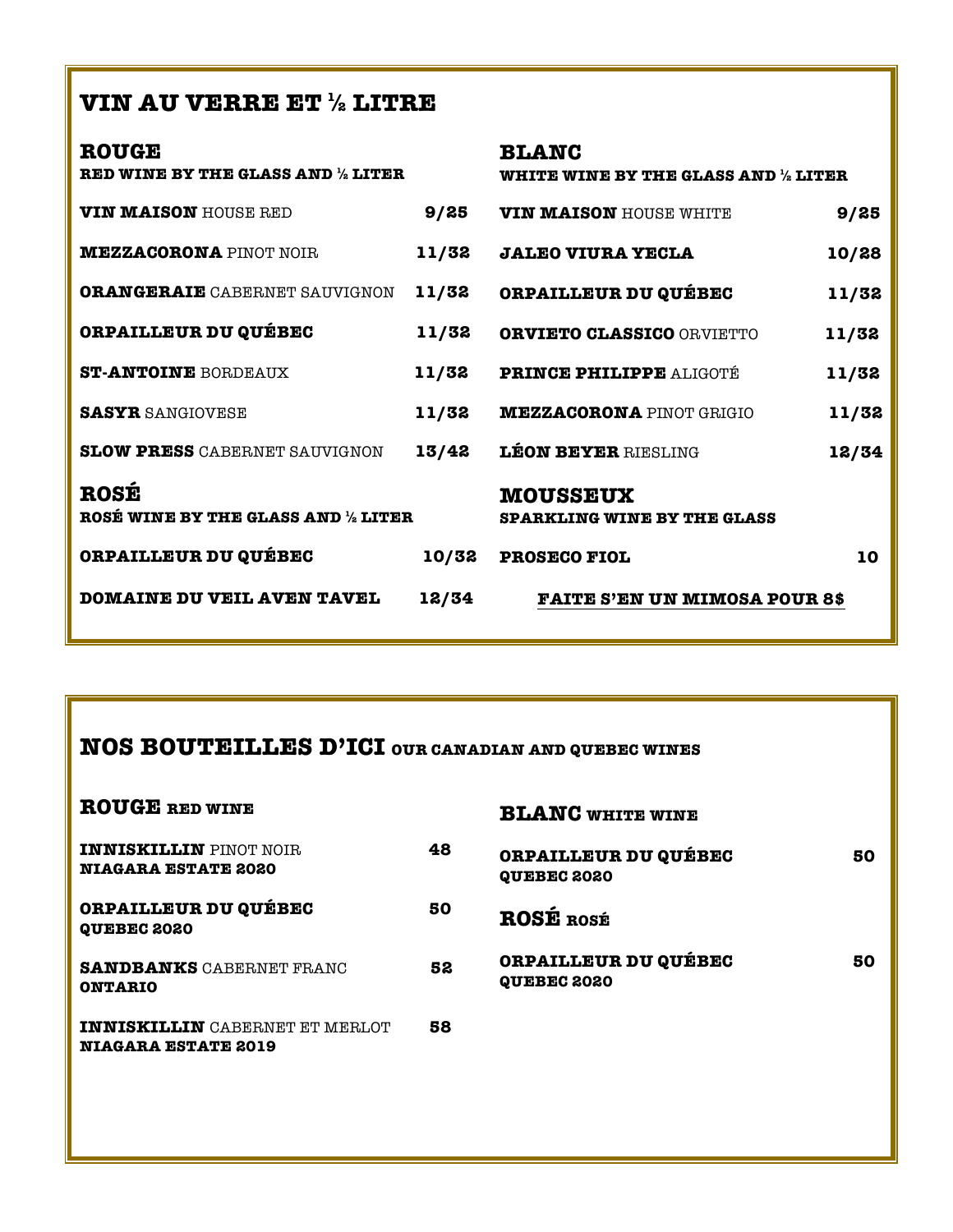## **NOS BOUTEILLES WINE BOTTLES**

### **ROUGE RED WINE**

| <b>ORANGERAIE</b> CABERNET SAUVIGNON<br><b>PAYS D'OC, FRANCE</b>         | 48 |
|--------------------------------------------------------------------------|----|
| TOMMASI VALPOLICELLA<br><b>VÉNÉTIE, ITALIE</b>                           | 48 |
| <b>MOMA ROSSO</b> CABERNET SAUVIGNON<br><b>RUBICONE, ITALIE</b>          | 50 |
| LE ORME BARBERA D'ASTI<br><b>CALAMANDRANA, ITALIE</b>                    | 52 |
| <b>MEZZACORONA</b> PINOT NOIR<br><b>VÉNÉTIE, ITALIE</b>                  | 52 |
| <b>ROCCA DELLE MACIE SYRAH</b><br><b>TOSCANE, ITALIE</b>                 | 52 |
| <b>CAP DE MERLE CABERNET ET MERLOT</b><br><b>BORDEAUX, FRANCE</b>        | 58 |
| RAYMOND FAMILY CABERNET SAUVIGNON<br><b>CALIFORNIE, ÉTATS-UNIS</b>       | 56 |
| <b>CHÂTEAU ST-ANTOINE</b> CABERNET ET MERLOT<br><b>BORDEAUX, FRANCE</b>  | 56 |
| <b>SANGIOVESE RISERVA SANGIOVESE</b><br><b>CASTEL SAN PIETRO, ITALIE</b> | 56 |
| <b>SLOW PRESS</b> CABERNET SAUVIGNON<br><b>CALIFORNIE, ÉTATS-UNIS</b>    | 62 |
| <b>ROSE ROSÉ WINE</b>                                                    |    |
| <b>DOMAINE DU VEIL AVEN TAVEL</b><br>VALLÉ DU RHÔNE, FRANCE              | 56 |
| VIN DÉSALCOOLISÉ DEALCOHOLIZED WINE                                      |    |
| <b>TORRES NATUREO SYRAH</b><br>VILAFRANCA DEL PENEDÈS, ESPAGNE           | 25 |
| <b>TORRES NATUREO MUSCAT</b><br>VILAFRANCA DEL PENEDÈS, ESPAGNE          | 25 |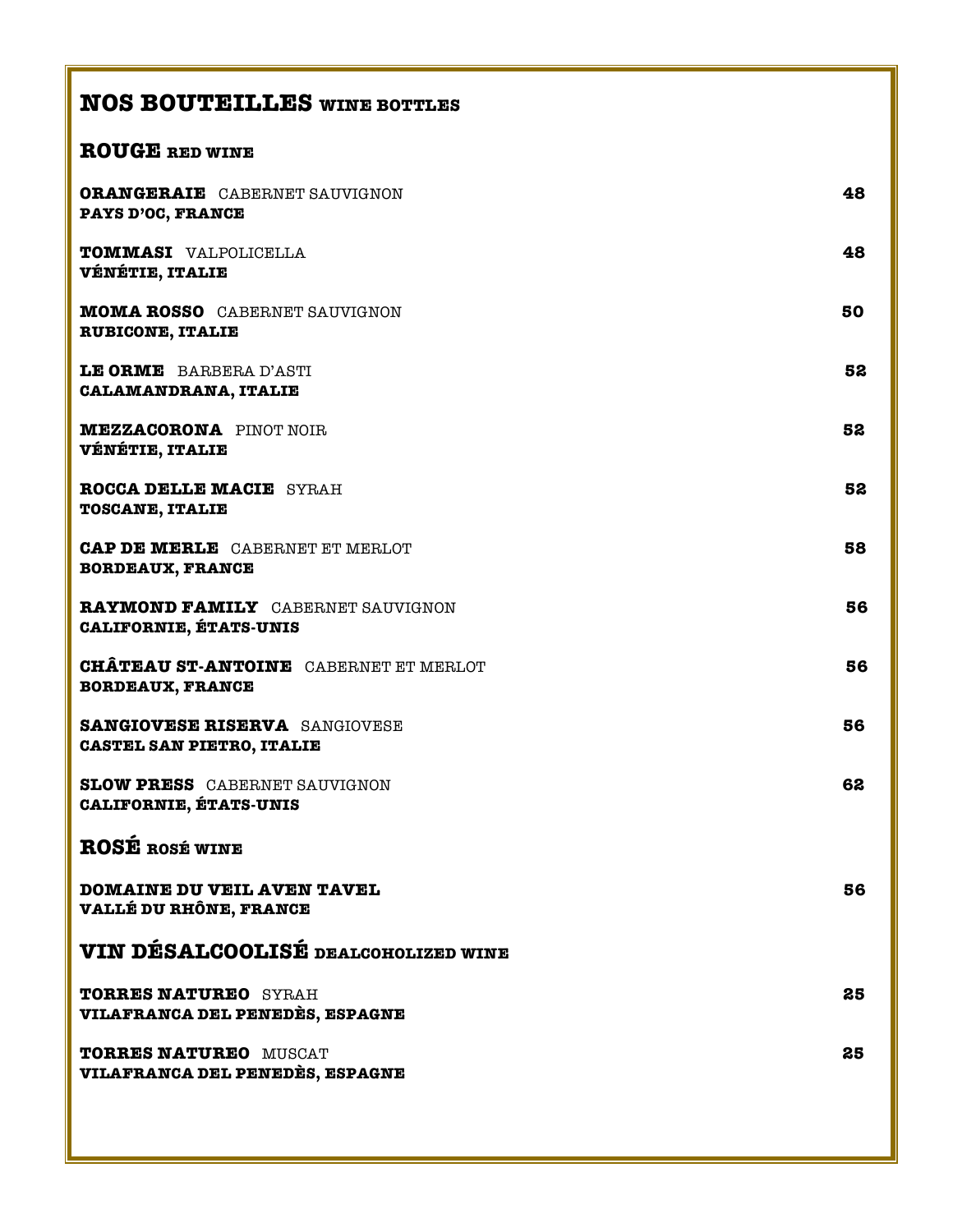# **NOS BOUTEILLES WINE BOTTLES**

### **BLANC WHITE WINE**

| <b>MELINI CLASSICO ORVIETO</b><br><b>OMBRIE, ITALIE</b>                  | 44  |
|--------------------------------------------------------------------------|-----|
| <b>FORTANT DE FRANCE CHARDONNAY</b><br>PAYS D'OC, FRANCE                 | 46  |
| <b>LES JAMELLES</b> SAUVIGNON BLANC<br>LANGUEDOC-ROUSSILLON, FRANCE      | 46  |
| PRINCE PHILIPPE BOURGOGNE ALIGOTÉ<br><b>BOURGOGNE, FRANCE</b>            | 52  |
| <b>LEON BEYER LES ECAILLERS</b> RIESLING<br><b>ALSACE, FRANCE</b>        | 52  |
| <b>MEZZACORONA</b> PINOT GRIGIO<br>TRENTIN HAUT-ADIGE, ITALIE            | 56  |
| <b>CARMEL ROAD</b> CHARDONNAY<br><b>CALIFORNIE, ÉTATS-UNIS</b>           | 56  |
| J. MOREAU ET FILS CHABLIS<br><b>BOURGOGNE, FRANCE</b>                    | 60  |
| <b>CHÂTEAU DE SANCERRE</b><br><b>VALLÉE DE LA LOIRE, FRANCE</b>          | 66  |
| <b>SANCERRE PAUL PRIEUR ET FILS</b><br><b>VALLÉE DE LA LOIRE, FRANCE</b> | 82  |
| <b>CHAMPAGNE ET MOUSSEUX CHAMPAGNE &amp; SPARKLING WINE</b>              |     |
| <b>FIOL PROSECCO MOUSSEUX</b><br><b>VÉNÉTIE, ITALIE</b>                  | 46  |
| <b>BLANQUETTE DE LIMOUX MOUSSEUX</b><br>LANGUEDOC-ROUSILLON, FRANCE      | 52  |
| <b>DEUTZ BRUT CLASSIC CHAMPAGNE</b><br>VALLÉ DE LA MARNE, FRANCE         | 102 |